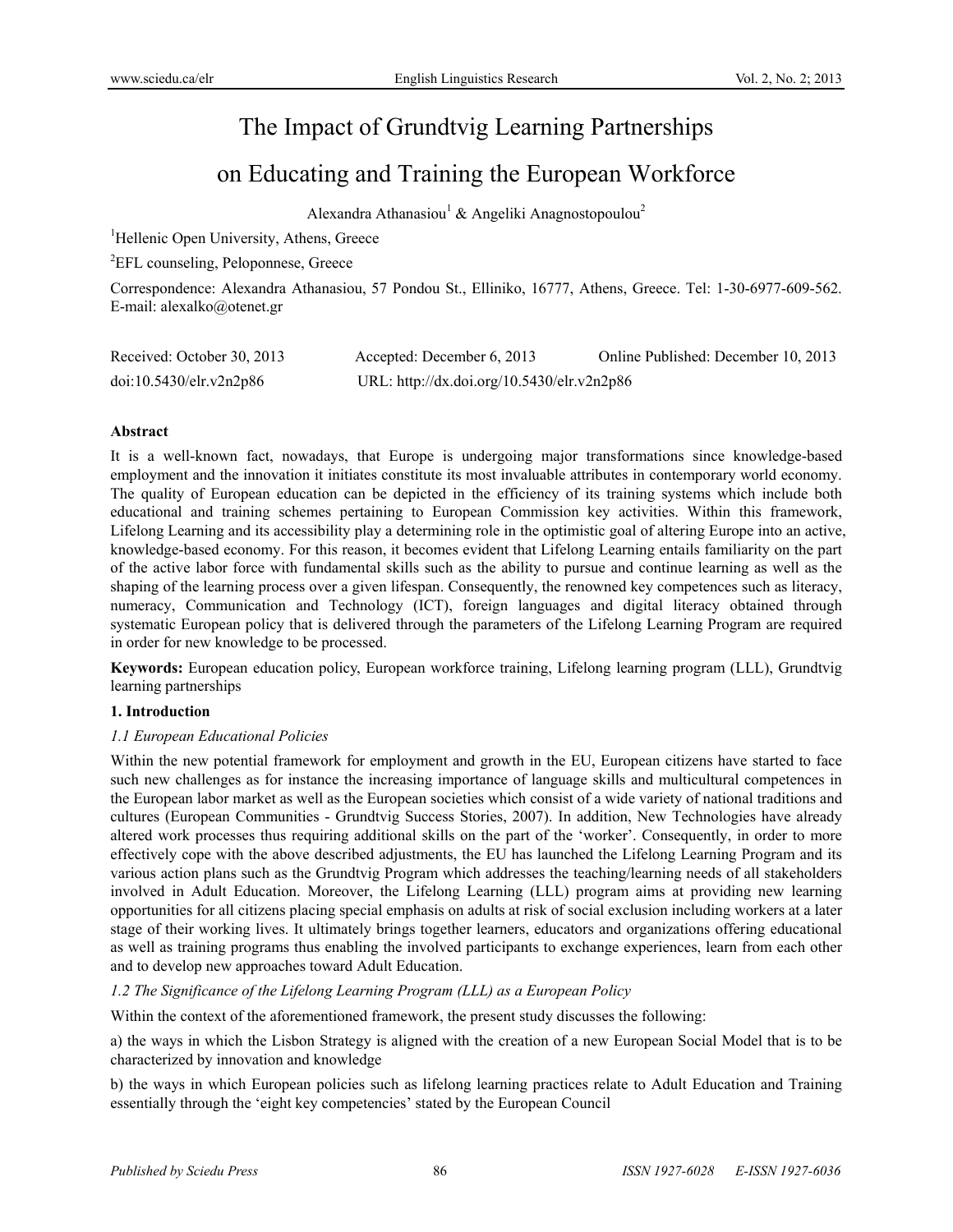c) the association of Lifelong Learning to the principles of Adult Education addressing issues relating to social inclusion as well as the active participation of EU citizens taking into account issues of cultural diversity and shared creativity

d) the relation between the Lifelong Learning Program (LLL) and its Grundtvig Action by means of fostering increased participation in Adult Learning, investing in the education and training of the people at later stages in their lives, migrants, women and the disabled thus reinforcing the European citizen's 'right to learn'

e) the structure of the Grundtvig action under the LLL generic policy of the EU focusing on the need to educate a lower-skilled workforce as pertaining to the Human Resources Architecture (HRA) view, illustrated by Lepak and Snell (2002) while at the same time strongly reinforced via the 'investment efficiency', one of the indicators set by the European Commission for the effective implementation of the Lisbon Strategy (Commission Staff Working Paper - New Indicators on Education & Training, 2004:7)

g) the analysis of Learning Partnerships which constitutes a sub-division of Grundtvig under the prism of the new economic reality which pertains to both the flexibility and mobility of the labor force in the EU as a consequence of "the scars left by the economic crisis" as elaborated on by Benton & Petrovic (2013:1) which potentially have impeded Europe's labor markets from functioning on a more efficient level.

### *1.3 The alignment of the Lisbon Strategy with the new knowledge-based European Social Model*

## 1.3.1 Lifelong Learning Policies and Adult Education

Within the spectrum of the reformation of the European labor market as well as the attempt to cope with such weaknesses as, among others, the insufficient employment opportunities, the European Union is currently in the process of confronting a number of social challenges by achieving one of its target aims that is the provision for full employment opportunities. These social challenges can be distinguished within the following parameters:

- a high rate of long-term unemployment
- the inability of the labor supply to match demand
- a shortage of women's participation in the labor market
- demographic trends depicting an ageing population (The Lisbon Special European Council, 2008:2)

To this end, the creation of full employment opportunities constitutes a major priority for the European Union which is determined to combat technological challenges in the form of ICT, something that is considered a significant element not only for job creation but also for the enhancement of value adding skills of individuals within the labor market. In addition, the challenge of a knowledge-based society leads to the requirement of a higher level of education acquired by future school graduates. Consequently, the overall aim to make Europe more competitive in terms of entrepreneurship and its ability to integrate the objectives for growth and employment (ibid), a modernized and strengthened European Social Model seems to be emerging. The specific model includes the transition to a 'knowledge economy' achieved by social stability (through the combat of racism and xenophobia), the provision of equal opportunities between men and women as well as assistance for the disabled, all catering for 'social inclusion' - an essential issue in need of consideration when referring to a strong European Social Model.

Towards this elaborated Social Model, with the 'New Start for the Lisbon Strategy' proposition in 2005, the European Union has decided to provide a fresh impetus to the Lisbon Strategy via increased growth which can be realized through the encouragement of knowledge acquisition and innovation thus promoting further investment in research. Therefore, the primary concern of the European Union clearly appears to be the creation of increased employment opportunities. Moreover, the Commission intends to attract more people to the employment market and encourage them to remain active, to improve the adaptability and flexibility of the labor markets and to invest substantially in human capital by improving education and skills (A new start for the Lisbon Strategy, 2005:2). To even more effectively accomplish that aim thus contributing to an efficiently innovative and knowledgeable Europe, the Commission has been running a Lifelong Learning Program having officially presented its action plan in September 2007 (EACEA, 2003:1)

As discussed above, in order to face the challenge of a more efficient, knowledge-based, social model, the European Commission has launched lifelong learning policies of which Adult learning seems to be a vital component. To be more specific, based on Widdowson (1983:6-8), Adult Education is defined as the development of "a general capacity for language", whereas Training provides learners " with the restricted competence they need to meet their requirements" and constitute essential factors to "competitiveness and employability, social inclusion, active citizenship and personal development across Europe" (European Commission- "Our Mission", 2009:1) Therefore,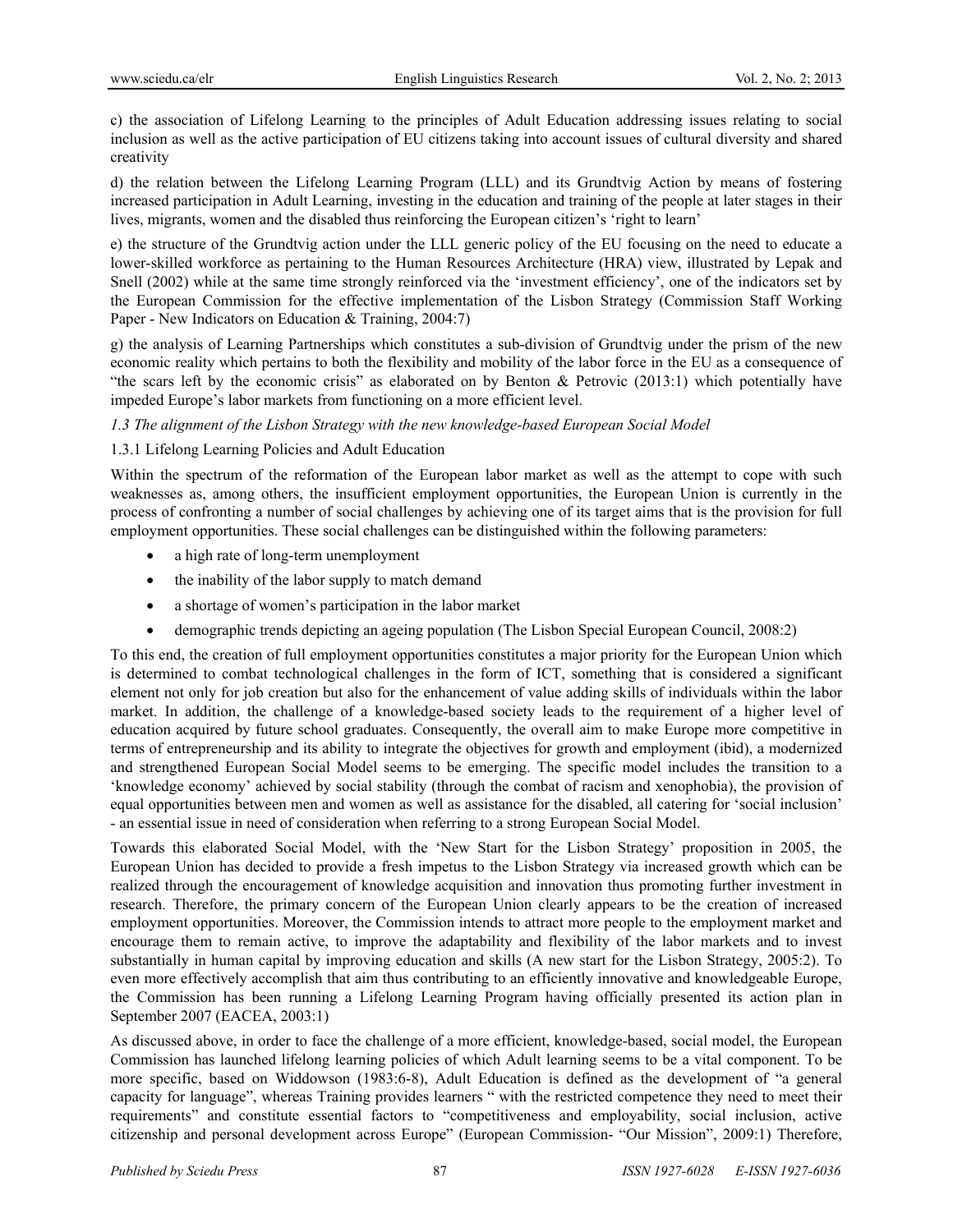"Member States can no longer afford to be without an efficient adult learning system integrated into their lifelong learning strategy" (European Commission – "Learning for All", 2009). This system is likely to provide adult learners with increased labor market access, improved social integration and preparation for active involvement even in later stages. For this reason, it is deemed vital that nations ensure they possess systems which enable them to not only define and assess priorities but to also effectively monitor their implementation in the EU context. It is also worth mentioning that research conducted on older adult age groups indicates that those who engage in learning are healthier something which leads to a consequent reduction in (state) healthcare costs.

1.3.2 Parameters of the EU Investment in an Efficient Adult Education System

To further reinforce the need for investing in an efficient Adult Education system, The European Council launched the Reference Framework (Recommendation of the European Parliament and of the Council, 2006:13), with a view to making the eight key competencies identifiable to every learner. These can be summarized as follows:

- Effective Communication in foreign languages
- Digital competence
- •Learning to learn skills (the ability to learn independently)

•Social and civic competencies (e.g. interpersonal and intrapersonal communication skills)

- •Cultural awareness
- •Ability to self-express and collaborate effectively in groups

These competencies constitute profound Adult Education principles since learning ways in which to function within society by bringing in previously obtained life experience and learning are primary Adult learning principles which can contribute to a meaningful life within a knowledge-based economic and social model. As further stated in the Reference Framework (2006:14), competence in the form of literacy, numeracy as well as Information and Communication Technologies (ICT), is a vital foundation for learning while at the same time 'learning how to learn' policies support the premises of all learning activities especially within the Adult Education framework. Adult learning principles including learners' prior experience modified in the form of critical thinking, learning strategies relating to problem solving skills and decision making abilities, taking initiative in the negotiation of syllabus topics (Sifakis, 2008a:148,150) all play a significant role in the adult learners' acquisition of the eight competencies that are crucial for their personal, professional and social development.

### **2. Method**

### *2.1 Lifelong Learning Schemes within the Adult Education Framework*

In the context of the aforementioned Adult Education framework, the aspect of using a variety of learning sources other than those provided by the formal educational system for instance, clearly connects to the adult learners' potential to learn not only in the formal but also in informal and non formal settings thus establishing their 'right to learn' which is "prominent in the rhetoric of lifelong learning policies" (Kumpulainen, 2009:1). In fact, a significant amount of what is learnt relies largely on knowledge acquired through use of Communication Technologies (ICT) as well as within job related settings.

In order to support the European citizens' right to learn in all environments, the European Commission has actively reinforced the idea that in our days lifelong learning is vital to the growth of the labor force as well as " the participation of everyone in society" (European Commission, "Lifelong Learning Program", 2009:1). This is the precise reason it has incorporated a number of its educational and training acts under one policy, namely the Lifelong Learning Program (LLL), whereby one of its fundamental goals is to "enable individuals at all stages of their lives to pursue stimulating learning opportunities across Europe" (ibid).

### *2.2 Decisive Measures of the European Commission*

For the Lifelong Learning (LLL) program to be implemented in alignment with the previously stated adult learning policies, all learning stakeholders will have to take into consideration the six key messages decided upon in the Memorandum on Lifelong Learning (2000). These messages appear to be the 'New basic skills for all', 'More investment in human resources', 'Innovation in teaching and learning', 'valuing learning', 'Rethinking guidance and counseling', 'Bringing learning closer to home' along with some additional messages comprising the 'follow-up, evaluation and monitoring' of the projects for more effective implementation of results, 'Research into new teaching methods through partnerships and dissemination of results', 'valuing the role of civil society organizations' such as local authorities and educational institutes.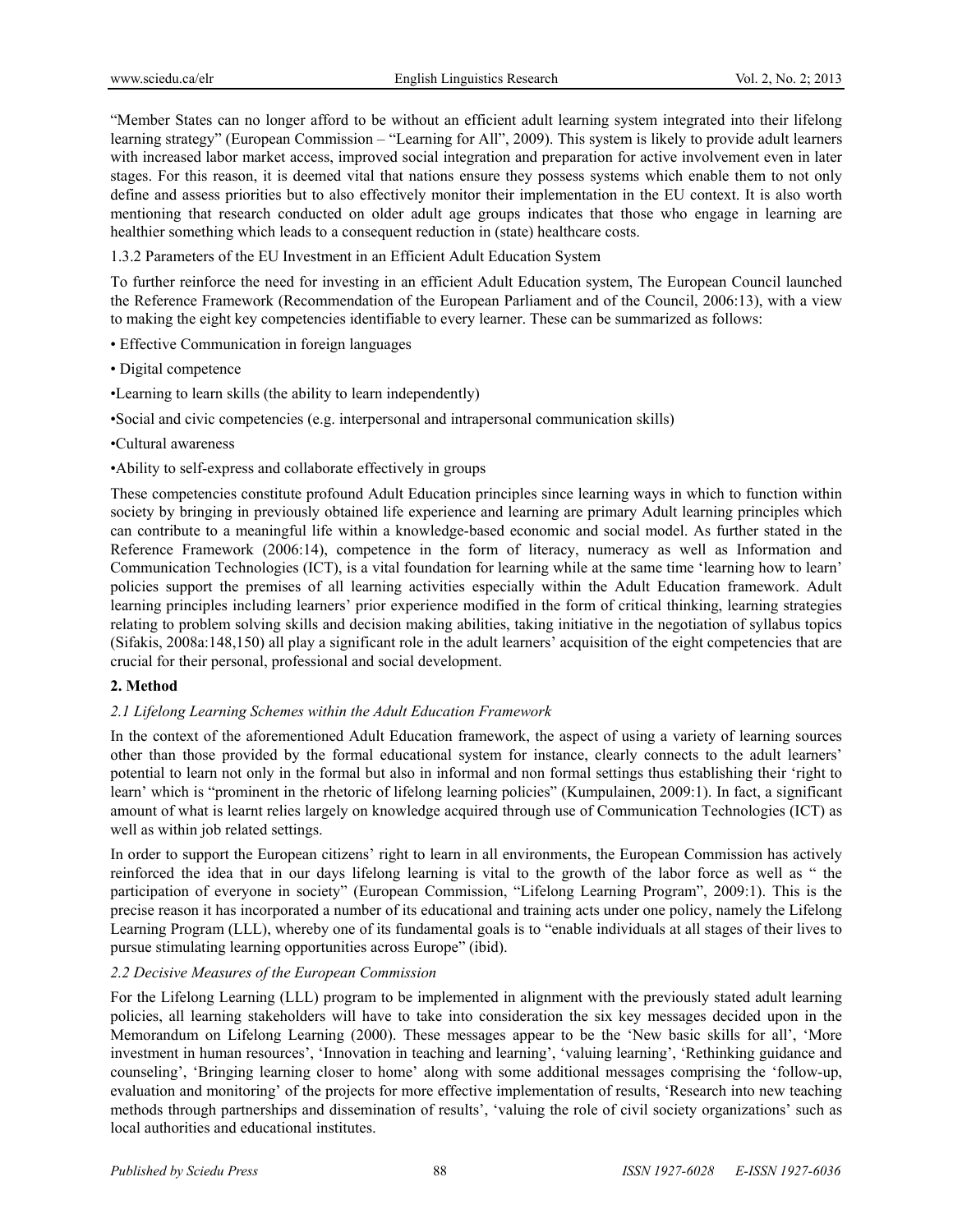The six messages drawn up in the Memorandum referred to in the previous paragraph, are clearly streamlined with the combating of social exclusion while at the same time fostering social inclusion, i.e. "giving all individuals equal opportunities to be part of a local community and to play an active role in making it better" (The Conclusions of the consultation platform, 2001:6). Fighting social exclusion means supporting people who, for such reasons as disability, age, racism, gender, social class and other, are not likely to participate in various educational and/or training events.

### *2.3 Further Procedures – Valuing Learning*

In addition to the acquisition of the new basic skills described in the Memorandum, the Lifelong Learning Program (LLL) promotes active citizenship in the form of learning in connection to cultural diversity and creativity which should also be expressed in agreement with different bodies on a regional, national and European level. More specifically, active citizenship concerns social responsibility and solidarity and the Lifelong Learning Program can be a part of an active citizenship process. This can be accomplished by investing money and equity on the one hand as well as in the innovation in teaching and learning on the other hand (A Memorandum on Lifelong Learning, 2000:12-13). The first connects to providing opportunities that encourage participation and support different kinds of learners while the second relates to the use of modernized systems through ICT and the fostering of measures for disadvantaged target groups.

'Valuing learning' is profoundly realized through the new roles of the different 'actors' as the stakeholders are referred to in the field of LLL shifting from a more restricted to a more interactive process between learners and trainers. In this sense, learners require support, in terms of guidance and counseling in order to become capable of exploiting learning opportunities throughout their lifespan. Upon completion of that objective, learning partnerships and cooperation between local authorities, education and training involving ICT should be established since those kinds of partnerships focusing on raising not only individual but also 'local' skills are also likely to promote economic development.

## *2.4 The Grundtvig Policy "It is never too late to learn; it is always a good time"rewards the EU*

As has been previously analyzed, social inclusion, active citizenship and personal development, seem to be predominant in an attempt to improve Europe's competitiveness and employability with Adult Education constituting an essential element for lifelong learning. This axiomatic outlook is recognized by Member States according to the Communication from the Commission (2006). However, the Commission, with its report 'Adult learning: it is never too late to learn', conveys the message that education and training are two key factors in achieving the Lisbon Strategy's objectives for economic growth, competitiveness and social inclusion, the implementation of which remains weak.

In order for the previously illustrated objectives to be attained, learning throughout the European citizens' lifespan continues to be of utmost significance for the European Union in order for the participation of an adult population in the workforce to increase (Communication from the Commission, 2006:4). Within this mode of action, the EU will be rewarded with such benefits as increased productivity, employability and social inclusion, better healthcare, lower crime rates and greater individual well-being and fulfillment (ibid). This remark, within the Commission's study, apparently indicates the fact that adult learning does not only contribute to adults' professional development but also adds to their personal welfare and to their becoming more active citizens.

### 2.4.1 The Added Value of the Grundtvig

According to the message communicated and delivered by the European Commission (2006), "Adult learning has an important role to play in meeting the challenges facing Europe", but its potential has not been fully exploited yet. The specific report makes explicit the fact that by fostering such measures as increasing participation in adult learning through a number of various teaching - training programs thus rendering it more equitable, investing in improving teaching methods and materials, implementing systems for validation and recognition of both non-formal and informal learning, investing in the education and training of elderly people and migrants, enhancing the quality and comparability of data on adult learning, it will truly be 'never too late to learn' thus reaping benefits for both society and economy.

Another similar study, the 'Action Plan on Adult Learning' (2007), focuses on disadvantaged target groups and the action that could be taken to raise their literacy levels, inadequate learning and social skills along with their successful integration in society. As previously mentioned, these particular groups include migrants, elderly people, women or the disabled, all under the process of inclusion within lifelong learning actions such as 'Grundtvig' partnerships for example. It naturally comes as a consequence from the previously mentioned views that Europe is faced with solemn challenges which have to be efficiently met via appropriate learning actions (Action Plan on Adult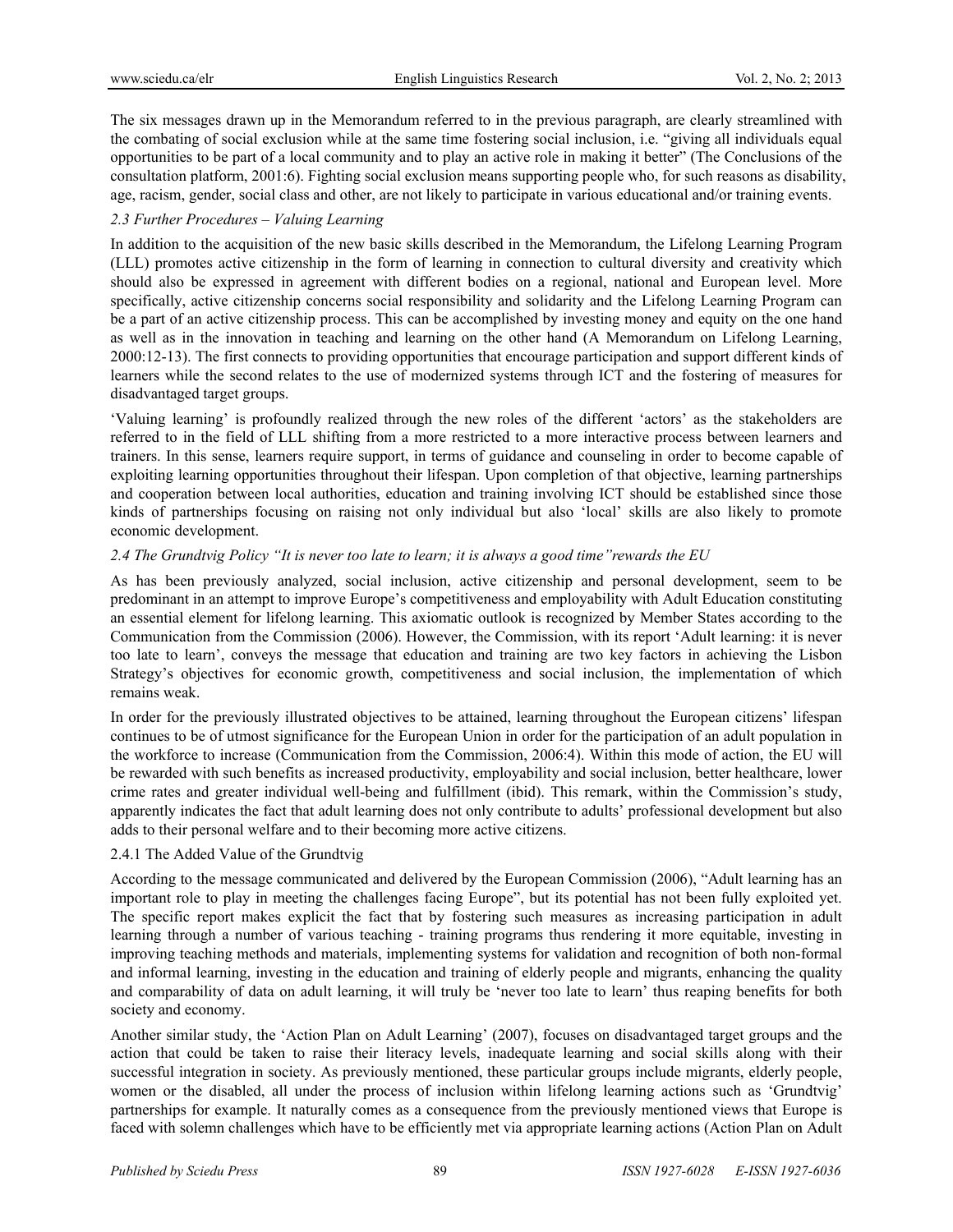learning, 2007:3). In particular, these challenges can be summarized into upgrading lower-skilled workers, offering a second chance to early school-leavers, reducing the persistent problem of poverty and therefore social exclusion, increasing the integration of migrants in society and the labor market and raising participation in lifelong learning. As a result of all this, the Lifelong Learning Program (LLL) is likely to assist adult learners towards being more active, autonomous citizens.

2.4.2 Grundtvig: the vital bridge between policy and practice

In the above context, the present study sets out to explore one of the actions of the LLL described in detail, namely the 'Grundtvig' action and more specifically the learning partnerships that can be potentially formed via this action among Member States. As has been made explicit, encouraging individuals to take part in different adult learning programs for reasons of personal growth as well as employability is a major concern of adult learning. However, the goal is not only to simply attract people into educational and training courses (Action Plan on Adult Learning, 2007:8) but also to motivate them to remain in and complete these programs. One way to accomplish the objective of involving learners in decision making when learning programs are concerned is to establish a 'learning contract' with them especially when it comes to negotiating the syllabus of a particular program they are going to be attending (Sifakis, 2008:170). The 'Grundtvig' action as is discussed in the following section, examines the potential of having learners feel as active participants of the learning process.

As a result of the aforestated objectives of the Lifelong Learning project (LLL) strategy, the European Union has brought into existence, among other actions, the Grundtvig program - the insightful analysis of which constitutes the concern of this study. More specifically, "the Grundtvig program focuses on the teaching and learning needs of those involved in Adult Education and alternative education streams, as well as the institutions and organizations delivering these services" (European Commission -"Practical Learning for Adults", 2009:1). To further illustrate this notion, this program aims at providing adult learners with ways to improve their knowledge and skills, keeping them mentally fit and potentially more employable (ibid)

### **3. Results**

### *3.1 The Grundtvig Project Objectives*

Originally articulated in 2000 in the framework of the Socrates II Program, Grundtvig has both contributed to the development and implementation of the European Union's initiatives for a better economy and society; "it provides the vital bridge between policy and practice" (European Communities, 2008:5) enabling, on the one hand, educators to develop innovative teaching approaches and, on the other hand, allowing learners to "cross national borders in search of new opportunities for training and knowledge" (ibid). Moreover, the Grundtvig program covers and is open to all types of education namely formal, non-formal and informal while paying special attention to those with particular needs: "people lacking basic education, living in rural and/or disadvantaged areas, those disadvantaged for socio-economic reasons, people with disabilities or severe learning problems, and social groups which are 'hard to reach' and do not generally tend to take part in educational initiatives" (ibid).

Within the framework of responding to the dual educational challenge of the large number of adults who have left school early, or, in the case of many migrants, never having had the opportunity to receive schooling as well as an ageing population (Grundtvig-Adult Education and other educational pathways, 2006:23), the specific objectives of the Grundtvig program as set out in Article 29.1 of the program Decision seem to be:

• To respond to the educational challenge of an ageing population in Europe and

•To help provide adults with new training pathways to improve their knowledge and competencies.

On the other hand, the operational objectives of Grundtvig as set out in Article 29.2 of the program Decision appear to be as follows:

•To improve the individual mobility throughout Europe as well as the quality of cooperation between European Adult education organizations especially within the new economic situation in which 'learning in a crisis' has already become an established notion (Cedefop, 2009). As stated by the European Center for the Development of Vocational Training (Cedefop), "Despite the recession, Member States and social partners seem committed to developing skills" (2009):

•To assist people from vulnerable social groups and marginal social contexts

•To facilitate the development and transfer of innovative practices in Adult Education

•To support the development of ICT-based practices for lifelong learning and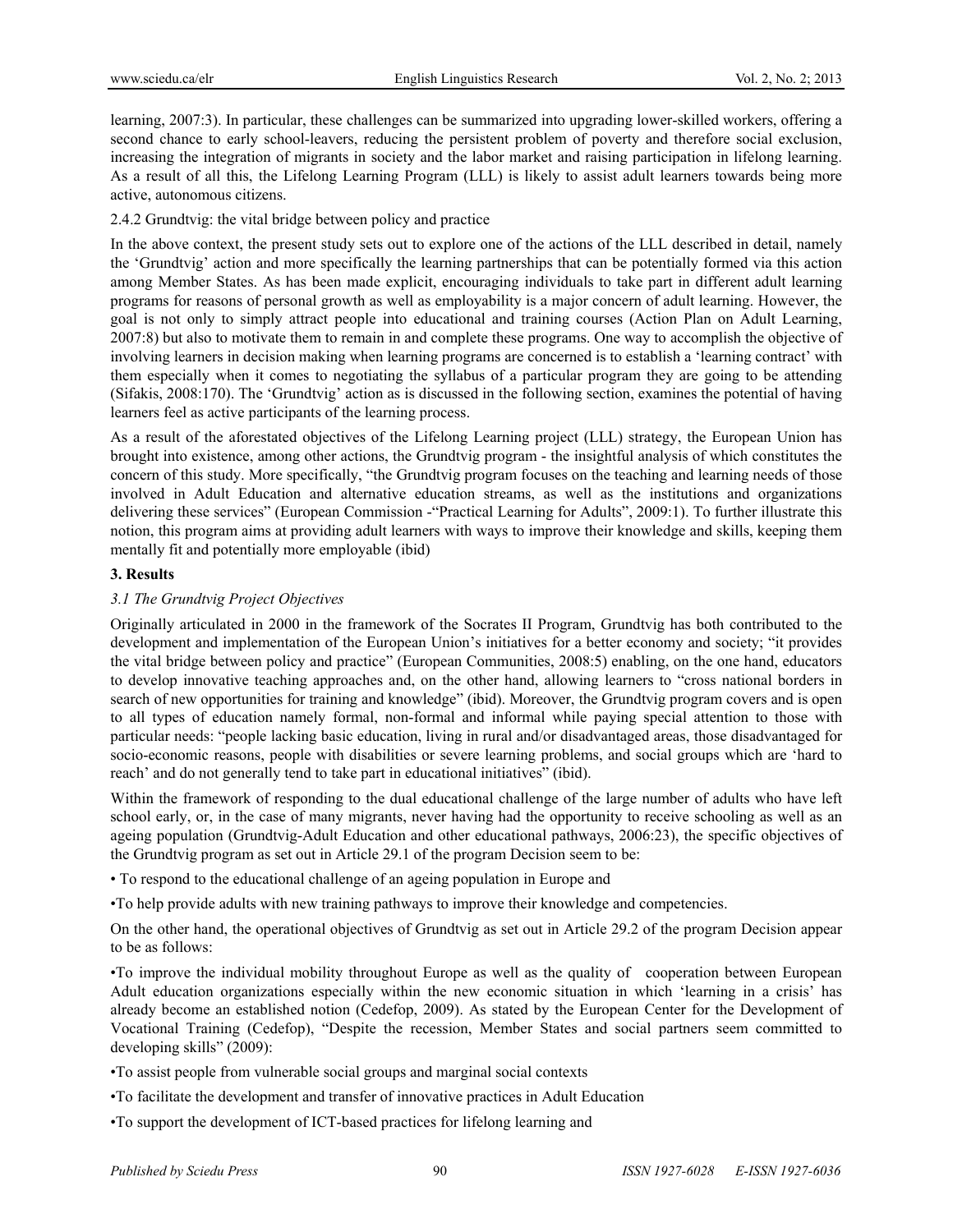•To improve pedagogical approaches and the management of Adult Education organizations.

In order to implement the previously referred to specific operational objectives, the European Union has placed emphasis on a number of supported Actions described as practical learning for adults in the article on Grundtvig (2009:2):

• Mobility including trainee visits, placements and 'assistantships' in institutions in which they are likely to be granted the opportunity to gain valuable experience thus developing their skills. It is a true fact that "The movement of people for work, study, family purposes, and retirement can yield a variety of benefits to the citizens and countries of Europe" (Benton & Petrovic, 2013:2) such as more efficient labor markets, increased cultural exchanges, better-trained workers, and the opportunity for citizens to broaden their horizons.

•Adult Education exchanges in the form of staff training and professional development

•Grundtvig learning partnerships focusing on topics of mutual interest to the participating organizations

•Multilateral projects for improving Adult Education systems through the development and transfer of innovation and good practice

•Grundtvig network of experts and organizations working on developing Adult Education, spreading good practices and supporting partnerships.

In addition to the above mentioned supported Actions, an overview of the New Grundtvig Actions, as initially issued in the conference for Intercultural Dialogue by the Finnish National Agency (CIMO, 2008:1) and began its implementation in the beginning of 2009, is worth mentioning. These Actions practically include the following:

• Work-related visits and exchanges for staff to Adult Education organizations in another Lifelong Learning Program (LLL) country

•Assistantships in the form of mobility for senior citizens

•Senior volunteering projects which is a new form of mobility for seniors aged 50 or above

•Workshops relating to learner-centered intensive courses for small groups of adult learners, 10-20 participants in which the topic is open, for example visual art, music, creativity, language learning and other.

### *3.2 Grundtvig Learning Partnerships: A Lifelong Learning Challenge.*

As illustrated in the previous section, the Grundtvig Action as part of the European Union's Lifelong Learning Program **to boost European finance** is in absolute alignment with the European Commission's 'Investment Efficiency' indicator for the implementation of the Lisbon Strategy parameters. The term 'Investment Efficiency', coined by the EU clearly from the economic sector, leads to the research study by two American economists, Lepak & Snell (2002) who have elaborated on the notions of Human Capital and Employment defining the term 'Knowledge-based Employment'. Ever since, this term has been utilized to illustrate the fact that "when human capital is both valuable and unique, it represents the knowledge base" around which different educational and/or organizations of different orientation are most likely to build their strategies (Lepak & Snell, 2002:520). Practically speaking, these people who constitute the 'knowledge base' of an organization actually "use their heads more than their hands to produce value" (ibid).

In relation to the above described economic notions frequently used by the EU in Communications Documents to define certain parameters so as to be more effectively put in practice, as stated in the 2004 Communication by the EU, "it is important to invest efficiently in human Capital". There is evidence that resources spent on education and training can be considered an investment, since they yield returns in the future. It is currently urgent, due to the economic crisis worldwide, that "the education and training sector use the pressure on finance to encourage an as efficient as possible distribution and use of resources, and to achieve the highest levels of quality."

### 3.2.1 Learning Partnerships and their Intercultural Dimension

Grundtvig Learning Partnerships constitute a major division in the context of the Lifelong Learning Program. The reason for this is their special asset to bring a European dimension to organizations directly involved in Adult Education (CIMO, 2008:5). In addition, they seem to be a 'first taste of Europe' for many of the above mentioned organizations while at the same time practitioners develop sustainable networks of professionals for exchanging experience and improving practice; what is more, Learning Partnerships (LPs) appear to foster social cohesion and intercultural dialogue thus contributing to a Europe of active citizens.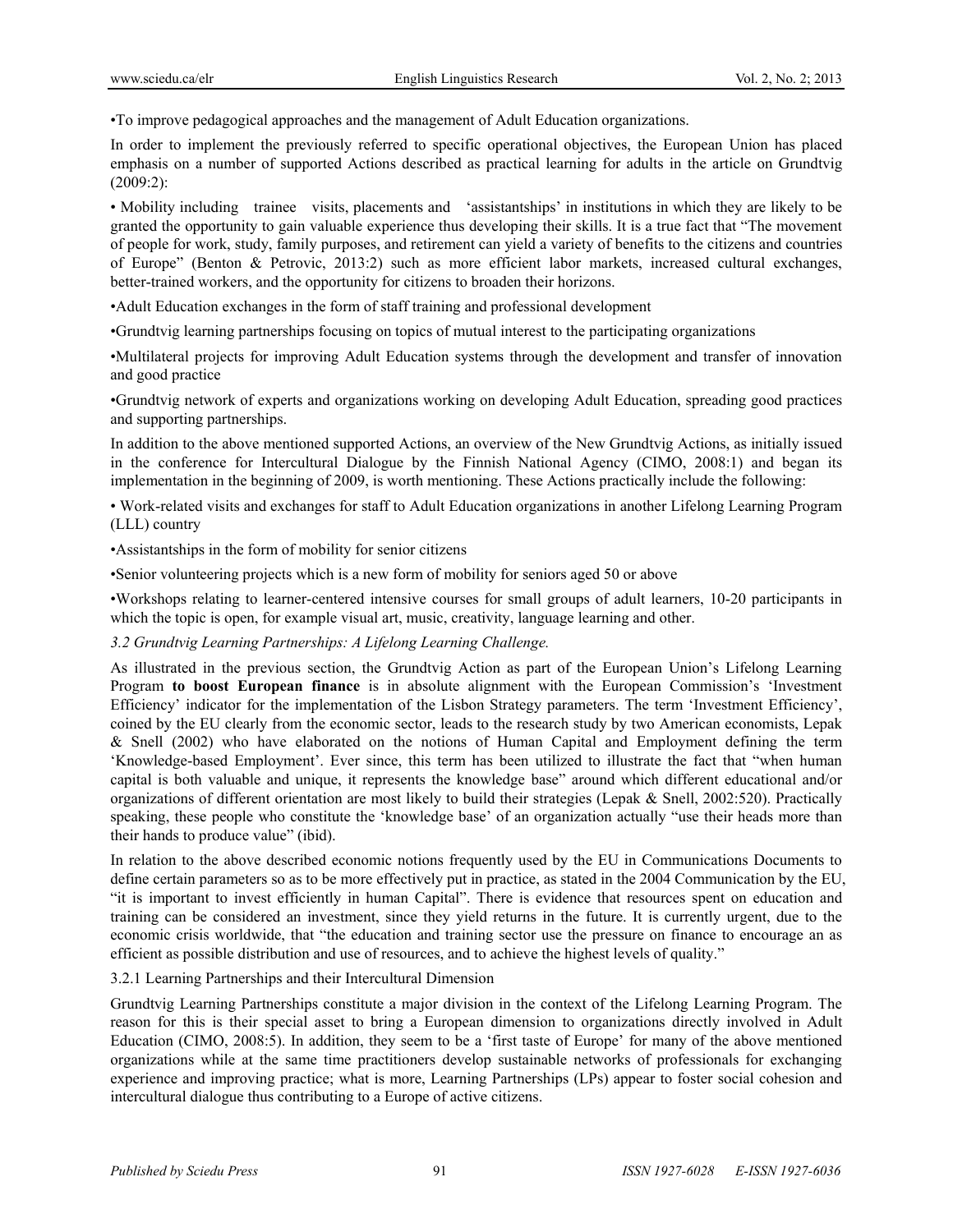Before continuing to mention some of the intercultural themes frequently dealt with in a Learning Partnership (LP), it would be useful to elaborate on what exactly is meant by the term 'intercultural dialogue'; it is a "process that comprises an open and respectful exchange or interaction between individuals, groups and organizations with different cultural backgrounds or world views" (European Institute for Comparative Cultural Research, 2008:12). Its aims are to develop a deeper understanding of diverse practices, increased participation along with the freedom and ability to make choices, foster equality and enhance creative processes (ibid)

Within the above stated framework, intercultural topics found in a (n) LP seem to be summarized into developing a multicultural working environment, strengthening active citizenship among minorities, promoting integration of immigrants in the labor market, improving the quality of Adult Education for minorities including people with borderline intelligence and/or learning difficulties, developing in-service training for educating ethnic minorities, enhancing the dialogue between minorities and the majority population as well as promoting intercultural dialogue as a learning element in teaching adults.

#### 3.2.2 Practicalities of Grundtvig Learning Partnerships

In addition to the empowerment of the European Finance, the Grundtvig Action is likely to contribute to promoting an integrated social model, including such activities as preparatory visits, exchanges, assistantships, in-service training, workshops, Senior Volunteering projects, Multilateral projects and networks along with Learning Partnerships (CIMO, 2008:3) In the above frame, the Grundtvig Learning Partnership according to the European Commission (2009:1) "is a framework for small-scale cooperation activities between organizations working in the field of Adult Education in the broadest sense". It focuses more on the process rather than the product of learning aiming at broadening the participation of smaller organizations that wish to include a European orientation in their educational activities.

In agreement with the European Commission's instructions (ibid), in a Grundtvig Learning Partnership (LP), trainers and trainees from at least three participating countries work together on one or more topics of mutual interest. This exchange of experiences, practices and methods, i.e. one person learning from the other, contributes to an awareness of the European cultural, social and economic diversity and leads to a better understanding of common areas of interest within adult learning. In the case of a Grundtvig Learning Partnership (LP), one of the participating organizations is required to act as the coordinator. However, all participating institutions ought to monitor and evaluate their transnational work (European Commission, "Lifelong Learning Program – Grundtvig Actions – Learning Partnerships", 2009:1) as well as relate it with initiatives of their local community, i.e. organizations and authorities at the national level in order to create possibilities for dissemination of results and promote the circulation of good practice.

Within the framework of a Learning Partnership (LP), the following activities are likely to be supported (CIMO, 2008:1-2): Partner meetings and seminars, exchanges of staff and adult learners, experience and good practice using communication technologies (websites, e-mail, video-conferencing), drawings and arts projects, fieldwork, project research theatrical performances and many more.

### 3.2.3 Implications of an implemented Grundtvig Learning Partnership

During the planning stage of a Grundtvig Learning Partnership (LP), the participating institutions are obliged to firstly decide on their thematic orientation, in other words the topic they wish to deal with. They must then determine their objectives, i.e. in which direction their decisions are going to lead the partners and consequently what the outcome of their achievements will be. In the next stage, the participants (staff, learners or both) are called upon to make decisions regarding the role each organization aspires to assume (CIMO, 2008:6). In turn, the general work plan, the number of individuals who will travel for the purposes of the project, the budget, the final distribution of tasks, the cooperation as well as communication and evaluation have to be determined. Indication of a sound planning phase thus becomes evident in the project application as well as the expected results.

In the framework of a Greek alternative secondary school for individuals over 18 years old who had, at some stage in their lives, abandoned secondary school education, a Grundtvig Learning Partnership featuring methods of sustainable development was implemented (cultivating and sustaining the terrace greenhouse for the purposes of the learning parthnership project, created on the roof of the building of an alternative school for adults). In this Partnership, as described in Anagnostopoulou & Athanasiou (2013: 213, 214), an English taught workshop was designed and conducted at the particular alternative school with a view to enhancing learners' overall effectiveness in English communication with the learners from the corresponding schools in other EU nations participating in the institutional partnership.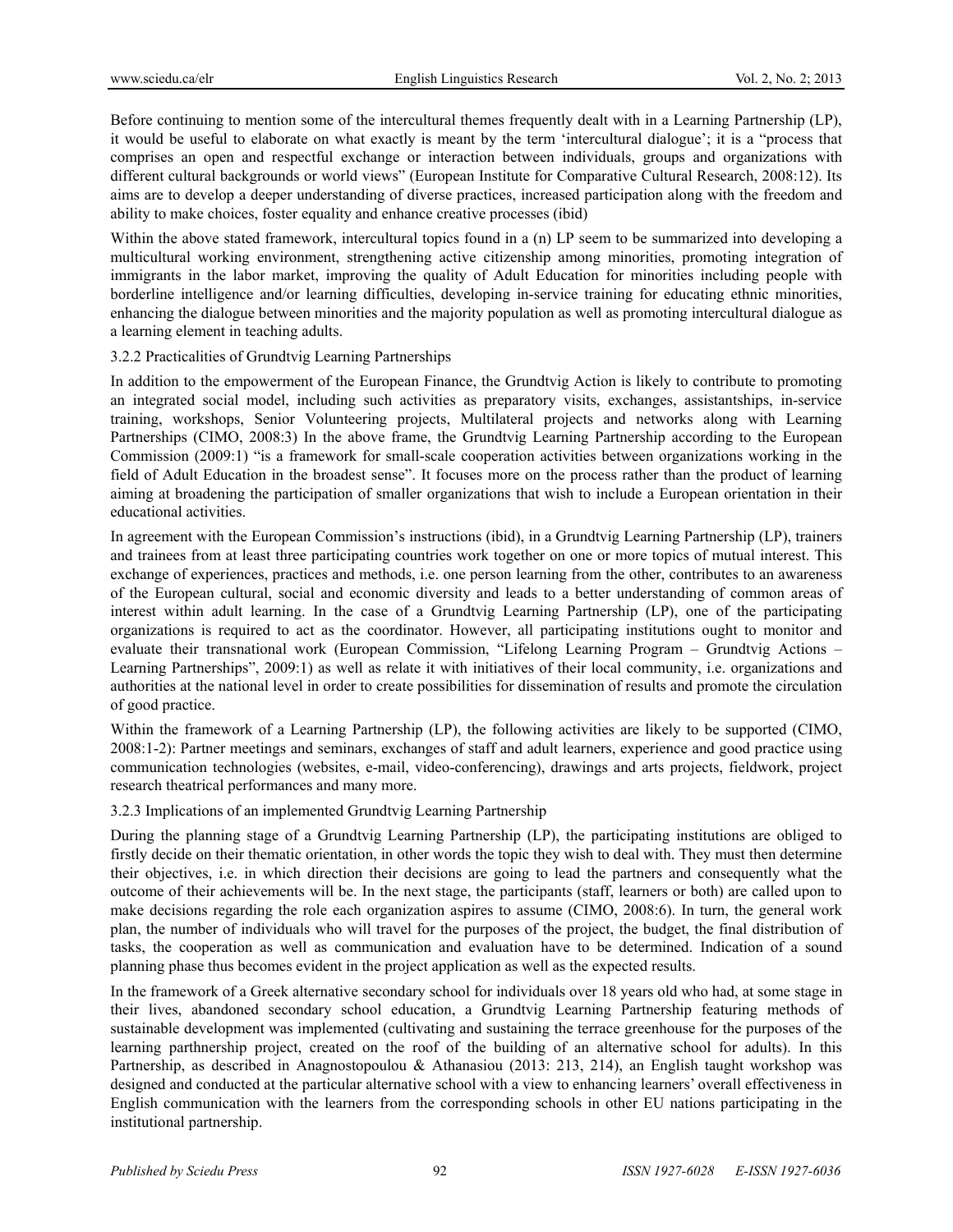In the light of the survey elaborated in the conducted research, the alternative institution learners were asked to express their views on a number of issues pertaining to the use of the English language in a European multicultural socioeconomic environment. The findings that were derived depicted impressive results in terms of learners' ranking of English language learning (80% of the learners positioned English as a subject of primary importance). On the other hand, when learners were asked to assess their command of spoken English, this was not positioned high by them in the rank (only 30% believed that their oral competence level could be described as 'quite good') while many of them stated that the internet had facilitated them greatly (50% stated they could manage communication in English via internet social networking).

#### **4. Discussion**

The purpose of the present research constitutes an endeavor to explore the implications of implementing parameters of the Lifelong Learning Program in Adult Education with specific reference to training learners via the 'Grundtvig' action within the broader scope of creating a modernized European Social Model of a 'knowledge economy' through innovative practices. In this context which will be supportive towards its citizens, in particular such vulnerable groups as elderly people, women, migrants and the disabled, in terms of full employment opportunities as well as more efficient Education and Training, European Lifelong learning policies have been examined by presenting, in detail, the Grundtvig action along with its sub-division, namely the learning partnerships, all under the umbrella of the Lifelong Learning Program (LLL). An example of a Grundtvig Learning Partnership, put into effect in the environment of an alternative institution for adults endeavoring to achieve more effective communication in English in the process of completing Secondary Education, was presented.

A discussion of the Lisbon Strategy as well as the corresponding principles of Adult Education and Training within European policies, in essence have constituted the scope of this research paper. Having analyzed European principles about employment and growth, in relation to the adult student-participant profile, the Grundtvig program and its structure as a Lifelong Learning Program action have been presented further elaborating on the reasons for which Learning Partnerships are likely to have a positive impact in educating adults in Europe. The results of a conducted Grundtvig Learning Partnership indicating the degree to which Adult Education and Training constitutes a decisive European Policy is sound evidence of the new European Strategy named 'Europe 2020'.

The new strategy 'Europe 2020' is the successor of the Lisbon Strategy; however, it aims at further developing the aforementioned tendency for employment and growth in order to "tackle an unprecedented economic crisis" (European Commission – Directorate General for Education and Culture, 2013:1). In addition, the Europe 2020 strategy has rendered education as an essential force for growth and a key instrument for addressing issues such as unemployment, globalization and the knowledge economy. In the context of competing in the global economy through cutting-edge technology and the development of new products, the European Union needs to further reinforce all policy sectors in general and higher education, vocational as well as Adult Education and training which undoubtedly all play a significant role in the creation of a highly productive workforce.

#### **Acknowledgements**

We wish to extend our gratitude to all stakeholders of the Grundtvig Learning Partnership titled "Green Terraces across Europe" which was implemented in a Greek alternative secondary school for adult learners including:

- the learners of the alternative school who participated in the English taught workshop conducted for the purposes of the European Grundtvig project
- the learners of the European institutions of the countries members of the partnership who traveled to Greece for the fulfillment of the project
- the colleagues of the alternative school who provided assistance by hosting students and instructors from the corresponding European institutions – participants of the Grundtvig Learning partnership

The support, perseverance and commitment of the above mentioned parties have led to the realization of this vision into a tangible reality.

### **References**

Anagnostopoulou, A., & Athanasiou, A., (2013) "An overview of lifelong learning practices with an emphasis on the '*Grundtvig' Action in Research Papers in Language Teaching and Learning* Vol.4, No.1, pp 207-217 ISSN: 1792 – 1244. [Online] available: http://rpltl.eap.gr

Benton, M. & Petrovic., M. (2013). "How free is free movement? Dynamics and drivers of mobility within the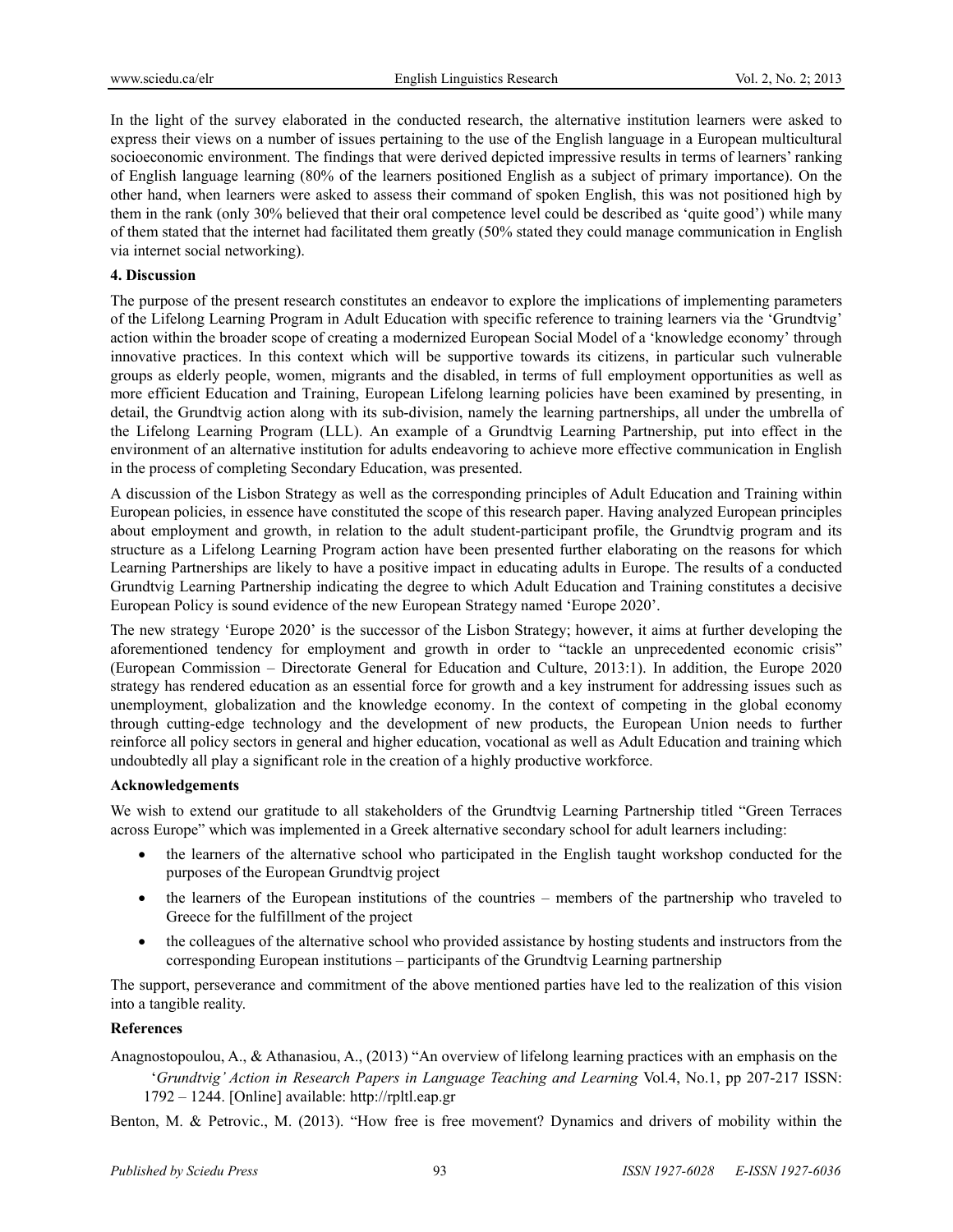European Union" Migration Policy Institute Europe. [Online] available: www.MPIEurope.org

- Center for international mobility (CIMO). (2008). "Intercultural Dialogue- The Role of Adult Education in promoting a Multicultural Society" in Grundtvig New Actions, unpublished presentation in a Grundtvig contact seminar. Helsinki.
- Commission of the European Communities. (2000). "A Memorandum on Lifelong Learning" SEC(2000)1832 Brussels.
- Commission of the European Communities. (2004) ."Commission Staff Working Paper-New Indicators on Education and Training" SEC(2004) 1524 Brussels.
- Commission of the European Communities. (2006). "Communication from the Commission Adult learning: It is never too late to learn" COM(2006)614 final. Brussels.
- Commission of the European Communities. (2007). "Communication from the Commission to the Council, the European Parliament, the European Economic and Social Committee and the Committee of the Regions Action Plan on Adult learning: It is always a good time to learn" COM(2007)558 final. Brussels.
- Education, Audiovisual & Culture Executive Agency (EACEA). (2003). Lifelong Learning Program (2007-2013)
- Esl glossary: Definitions of common ESL/EFL terms: Fluency. [Online] available: http://bogglesworldesl.com/glossary/fluency.htm [accessed 25/03/2009]
- European Commission. (2009). "Practical learning for adults". [Online] available: http://ec.europa.eu/education/lifelong-learning-practical... [accessed 08/04/2009]
- European Centre for the Development of Vocational Training Cedefop. (2009). "Learning in a crisis" Thessaloniki [Online] available: www.cedefop.europa.eu
- European Commission. (2009). "Learning for all" and "Our mission" in Education & Training-lifelong learning policy. [Online] available: http://ec.europa.eu/education/lifelong-learning-policy/doc58\_en.htm [accessed 15/07/2009]
- European Commission. (2009). "Lifelong Learning programme-Grundtvig actions. Partnership-Learning Partnership" in Programmes and Actions. [Online] available: http://europa-education [accessed 08/04/2009]
- European Commission. (2013). Education and Training within Europe 2020 Strategy Brussels Directorate General for Education and Culture.
- European Communities. (2007). "Grundtvig Success Stories Europe Creates Opportunities" Office for Official Publications of the European Communities, Luxembourg.
- European Communities. (2008). "Mobility creates opportunities. European success stories" in Grundtvig Adult Education Belgium.
- European Institute for Comparative Cultural Research. (2008). "Sharing Diversity: National Approaches to intercultural Dialogue in Europe" Executive Summary of a study prepared for the European Commission by the European Institute for Comparative Cultural Research (ERICarts). [Online] available: http://www.ericarts.org [accessed 17/07/2009]
- Grundtvig "Adult Education and other Educational Pathways". (2006). [Online] available: http://eurlex.europa.eu/LexUriServ/site/en/com/2006/com2006\_0614en01.pdf [accessed 13/06/2009]

Kumpulainen, K. (2009). "Editorial: The right to learn" *Lifelong Learning in Europe*, 14/2: 67.

- Lepak D. P., & Snell S. A. (2002). "Examining the Human Resource Architecture: The Relationships Among Human Capital, Employment, and Human Resource Configurations" Journal of Management 28(4) 517-543 Pergamon OECD, (1997) *Learning Opportunities for Adults*. Paris OECD.
- Rogers, A. (1996). *Teaching Adults*, Buckingham, Philadelphia: Open University Press.
- Sifakis, N. (2008). *"ESP and Adult Education: The Field, the Principles of Learning, the Participants Establishing the Links", chap.2, vol.1, The Field, Needs Analysis and Language Issues, in The Teaching of English for Specific Purposes*. Patras: HOU.
- Spring European Council. (2005). "Working together for growth and jobs. A new start for the Lisbon strategy". [Online] available: http://europa.eu/legislation\_summaries/employment\_and\_social\_policy [accessed] 15/07/2009]